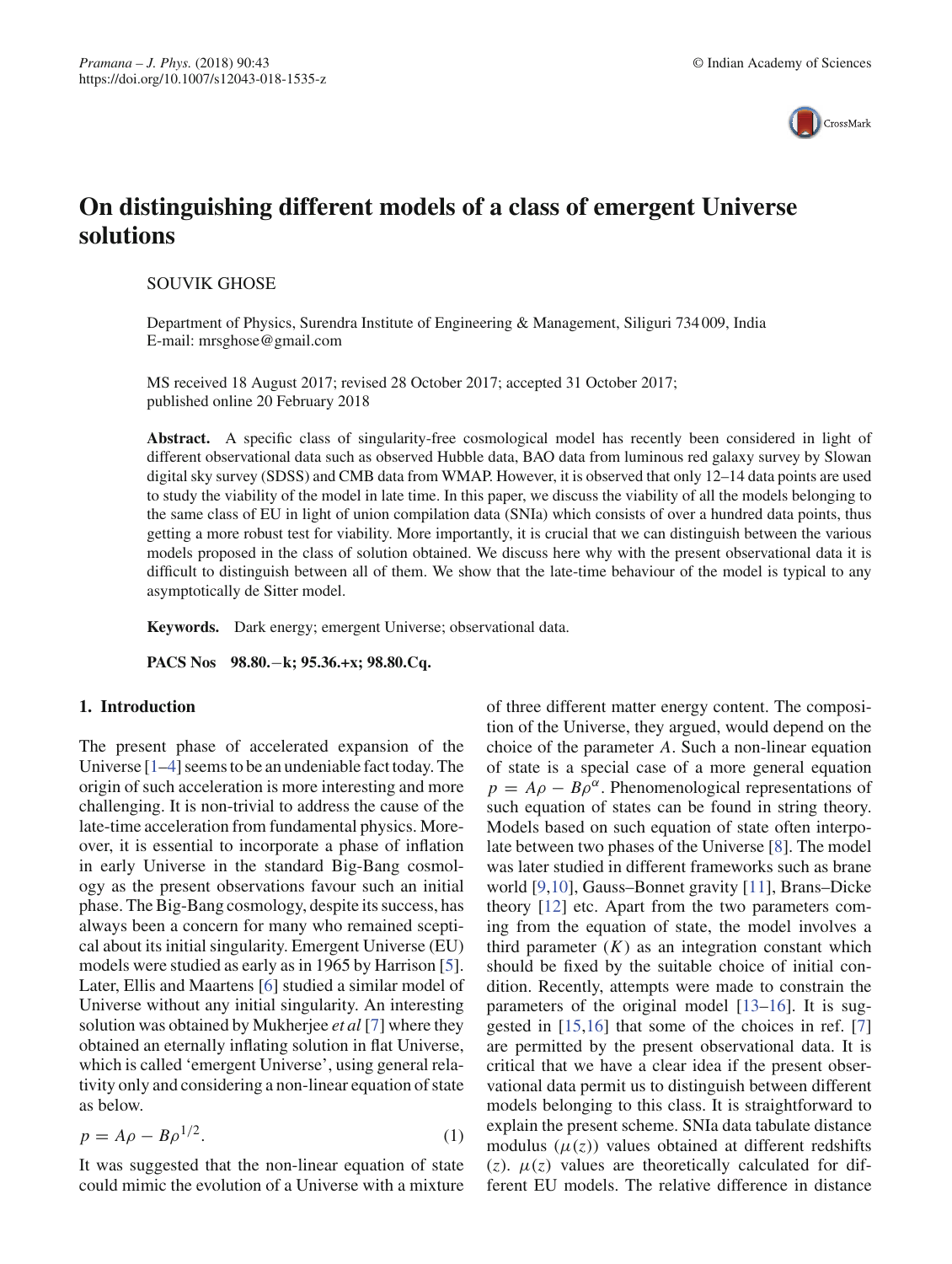modulus values can also be obtained as  $\Delta \mu / \mu$  for these models. The models are distinguishable only if the value of this relative difference function  $(\Delta \mu / \mu)$  exceeds the uncertainties of SNIa observation. Also, it is interesting to investigate the constraints on the model parameters put by union compilation data which comprises over five hundred data points. Earlier analyses were based mostly on the observed Hubble data (OHD) with twelve data points. OHD is a collection of measured values of Hubble parameters at different red-shift values from different experiments (for details, see refs [16,17]). There is a particular model where the cosmic fluid behaves like a mixture of matter, exotic matter and dark energy (for detailed discussion, see [7]). If the models can be distinguished, this particular one could be an appealing candidate.

In this particular work, the above issues are addressed along with a study of the late-time behaviour of EU models. The plan of the paper is as follows: in §2 relevant field equations for the EU model are introduced. Data analysis based on union2 compilation of SNIa data [18] is presented in §3. The possibilities of distinguishing different EU models from union2 data and study of the late-time behaviour of these models have been discussed in §4. Finally, a brief discussion of the findings is given in §5.

#### **2. Relevant field equations for the EU model**

Friedmann equation for a flat Universe is

$$
H^2 = \left(\frac{\dot{a}}{a}\right)^2 = \frac{8\pi G\rho}{3},\tag{2}
$$

where *H* is the Hubble parameter and *a* is the scale factor of the Universe. The conservation equation is given by

$$
\frac{\mathrm{d}\rho}{\mathrm{d}t} + 3H\left(p + \rho\right) = 0.\tag{3}
$$

Using the EOS given by eq.  $(1)$  in eq.  $(2)$ , and eq.  $(3)$ 

$$
\rho(z) = \left(\frac{B}{A+1}\right)^2 + \frac{2BK}{(A+1)^2} (1+z)^{3(A+1)/2} + \left(\frac{K}{A+1}\right)^2 (1+z)^{3(A+1)},
$$
\n(4)

were *z* is the cosmological red-shift. Scale factor  $a(t)$  is related to cosmological red-shift (*z*):  $a(t) = 1/(1 + z)$ . The first term in the right-hand side of eq. (4) is a constant which can be interpreted as the cosmological constant (describes dark energy). Equation (4) can be written as

**Table 1.** Best-fit values of *B* and *K* from union2 data.

| Model     | к     | K     | $\chi^2_{\rm min}$ (/d.o.f.) |
|-----------|-------|-------|------------------------------|
| $A=0$     | 0.867 | 1.133 | 0.974                        |
| $A=1$     | 1.491 | 0.528 | 0.985                        |
| $A = 1/3$ | 1.121 | 0.879 | 0.974                        |

$$
\rho(z) = \rho_1 + \rho_2 (1+z)^{3(A+1)/2} \n+ \rho_3 (1+z)^{3(A+1)},
$$
\n(5)

were  $\rho_1 = (B/(A+1))^2$ ,  $\rho_2 = 2B K/(A+1)^2$  and  $\rho_3 = (K/(A+1))^2$  are densities at the present epoch. The Friedmann equation (eq. (2)) can be written in terms of red-shift and density parameter:

$$
H^{2}(z) = H_{0}^{2}(\Omega_{1} + \Omega_{2}(1+z)^{3(A+1)/2} + \Omega_{3}(1+z)^{3(A+1)}),
$$
 (6)

where the density parameter is defined as  $\Omega = (8\pi G \rho)$  $3H_0^2$ ) =  $\Omega(A, B, K)$ . Different compositions of cosmic fluids are obtained for different values of *A*. For example, the case  $A = 0$  was considered in [14] and the model included dark energy, dark matter and dust in the Universe (for details, see [13]). With  $A = A_0$ , eq. (6) can be written as

$$
H^{2}(H_{0}, B, K, z) = H_{0}^{2} E^{2}(B, K, z),
$$
 (7)

$$
E^{2}(B, K, z) = \Omega_{\Lambda} + \Omega_{2} (1 + z)^{3(A+1)/2} + \Omega_{3} (1 + z)^{3(A+1)},
$$
 (8)

where the constant part of the DP  $(\Omega_1)$  has been replaced by a new notation  $\Omega_{\Lambda}$ .

#### **3. Analysis of the EU model with SNIa data**

In a flat Universe, the Hubble-free luminosity distance  $(D_L \equiv H_0 d_L)$  is defined as

$$
D_L(z) = (1+z) \int_0^z \frac{H_0}{H(z'; a_1, a_2, ..., a_n)} dz',
$$
 (9)

where  $a_1, a_2, ..., a_n$  are theoretical model parameters. The distance modulus is defined as in ref. [19]:

$$
\mu_{\rm th} = 5 \log_{10}(D_L(z)) + \mu_0, \tag{10}
$$

where  $\mu_0 = 42.38 - 5 \log_{10} h$ . *h* is the dimensionless Hubble parameter at the present epoch. Consequently, a  $\chi^2$  function can be defined as

$$
\chi_{\text{SNIa}}^2(B, K) = \sum_{1}^{N} \frac{(\mu_{\text{obs}}(z_i) - \mu_{\text{th}}(z_i))^2}{\sigma_i^2},
$$
 (11)

where  $\mu_{obs}(z_i)$  is the observed distance modulus value at a red-shift  $z_i$  and  $\sigma_i$  is the associated uncertainty in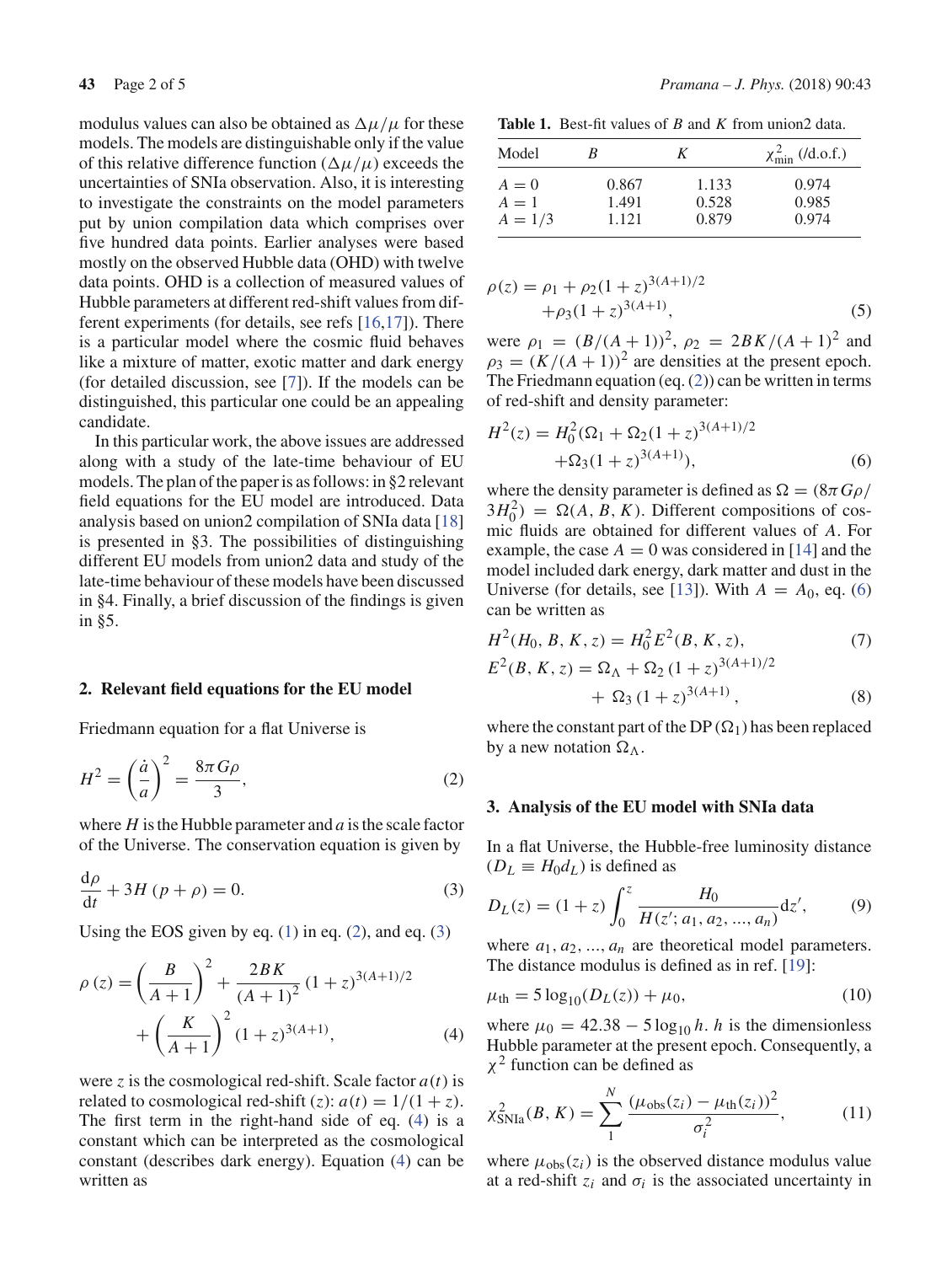

**Figure 1.** Evolution of difference between distance moduli for various EU models.

measurement. The union2 data set compiled in ref. [18] has been considered here. The above  $\chi^2$  function, and the method discussed in ref. [19] can be used to find a  $\chi^2$ -fit. Findings are given in table 1.

# **4. Possibilities of distinguishing different EU models with SNIa data**

As noted in eq. (10), theoretically it is possible to obtain the distance modulus for various EU models. Theoretical difference between the distance modulus values for two different EU models  $(\Delta \mu(z))$  are calculated at different red-shift points. Different EU models cannot be distinguished from SNIa observations if  $(\Delta/\mu)(z)$ remains within the associated uncertainties in the measurement of  $\mu(z)$ . The graphs obtained are shown in figure 1. It is seen that the  $(\Delta \mu / \mu)(z)$  values for the models with  $A = 0, 1, 0$  and  $1/3$  reach around 2% or more only for  $z \geq 1$ . The associated uncertainties in the measurement of  $\mu(z)$  is around 2–4% and for red-shifts  $z \sim 1.5$  and higher, the uncertainty is even greater. Thus, it is not possible to distinguish between different EU models from SNIa observation. Distinguishing between EU with  $A = 1$  and  $1/3$  is even more unlikely.

# 4.1 *Late-time behaviour of EU models*

It is seen from figure 2 that the difference between different EU models fades when the present epoch is approached. This is not unexpected as these models are asymptotically de Sitter models. Thus, at late time their behaviour should be indistinguishable from one another as well as from a de Sitter Universe. This can also be inferred from figure 1. The  $\Delta \mu$  values for any two EU models fall within the uncertainty in the measured  $\mu$ value (which is around 2–4%) for lower red-shifts. There is a strong possibility that at the present epoch, only late-time behaviour of EU models is observed. All the EU models, belonging to the class under discussion, are asymptotically de Sitter. As given in eq. (14) in ref. [7], the Hubble parameter for EU is

$$
H = \frac{\omega \alpha e^{\alpha t}}{\beta + e^{\alpha t}},\tag{12}
$$

where  $\beta$  is a constant,  $\alpha = (\sqrt{3}/2)B$  and  $\omega =$  $2/3(A + 1)$ . In late-time approximation  $H \approx \omega \alpha$ . The  $\mu$  vs. *z* curve for different EU models along with the original union2 data are presented in figure 3. Late-time behaviour of these EU models are almost the same and typical to a de Sitter model. These late-time approximations fit union2 data reasonably well. However, as noted previously, the behaviour is typical for any de Sitter Universe. At late time the models no longer depend on the parameter *K*. Once *A* is specified, there is only one free parameter, i.e., *B*.

# **5. Conclusion**

A class of EU models, presented in ref. [7], is studied and best-fit values of the model parameters are determined from union2 compilation of SNIa data [18]. More importantly, the possibilities of distinguishing different EU models from SNIa observations have also been considered. It is seen that the model with  $A = 1$  and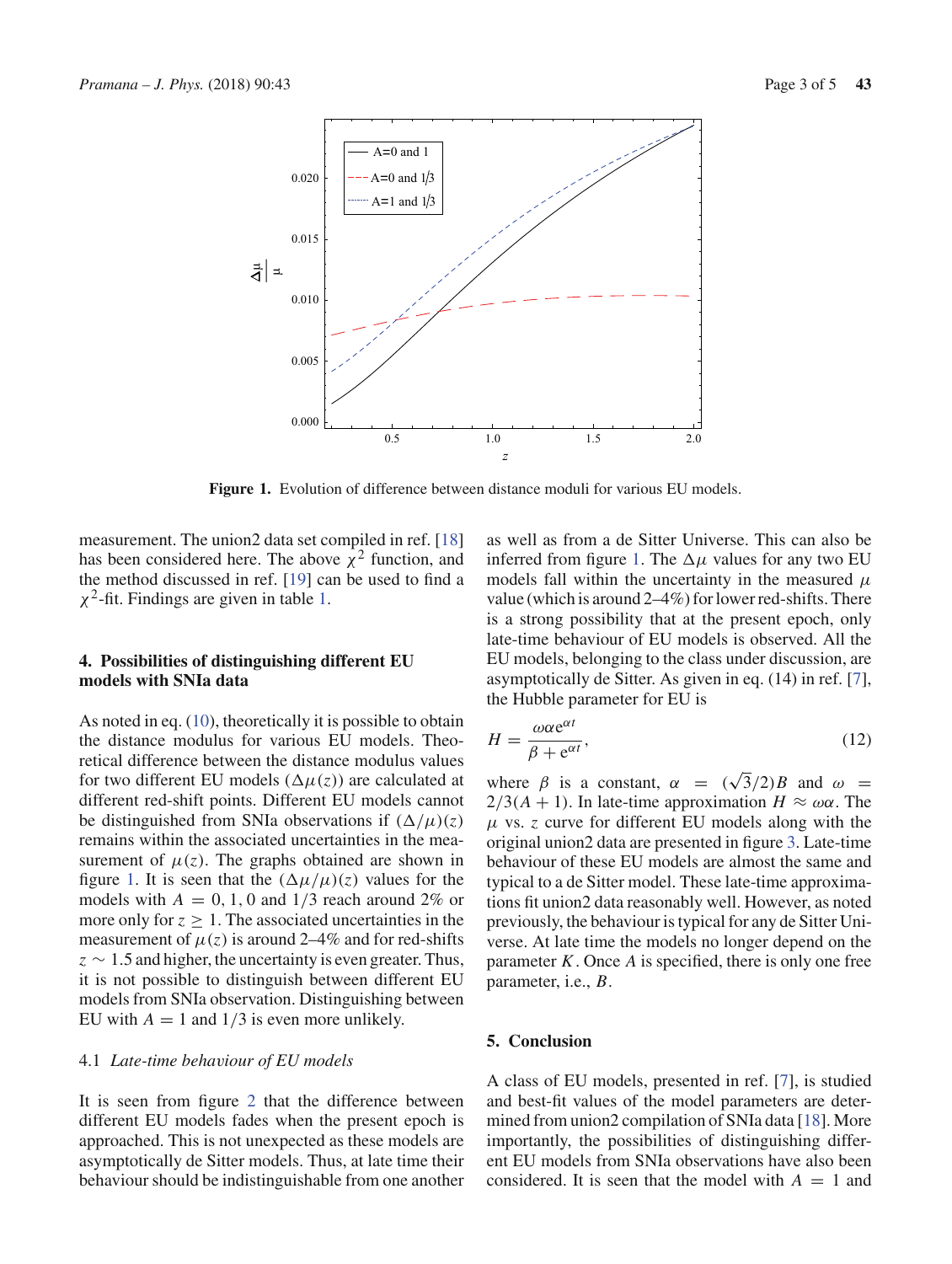

**Figure 2.**  $\mu$  vs. *z* curve for different EU models.



**Figure 3.**  $\mu$  vs. *z* curve for different EU models in late-time approximation.

 $A = 1/3$  can be distinguished from  $A = 0$  model with the data. The difference shows prominence over the uncertainty in measurement from around  $z = 0.5$ . It has been shown that any distinction between  $A = 1$ and  $A = 1/3$  models cannot be made from SNIa data as the difference remains within observational uncertainty. However, it should be noted that SNIa data become more uncertain at red-shifts above  $z = 1$  and any distinction is not viable. At the present epoch, the EU models cannot be distinguished from SNIa data as the

difference becomes too small compared to uncertainties in the observed data. The behaviour of all EU models in the present era are typical for any asymptotically de Sitter model. It is noted that the EU models are independent of the parameter *K* under late-time approximation. However, as claimed in [7], the parameter *K* is fixed from the initial conditions. So, late-time behaviour of all the EU models are, as they should be, independent of the initial conditions. The bestfit values, obtained in the present work, differ from